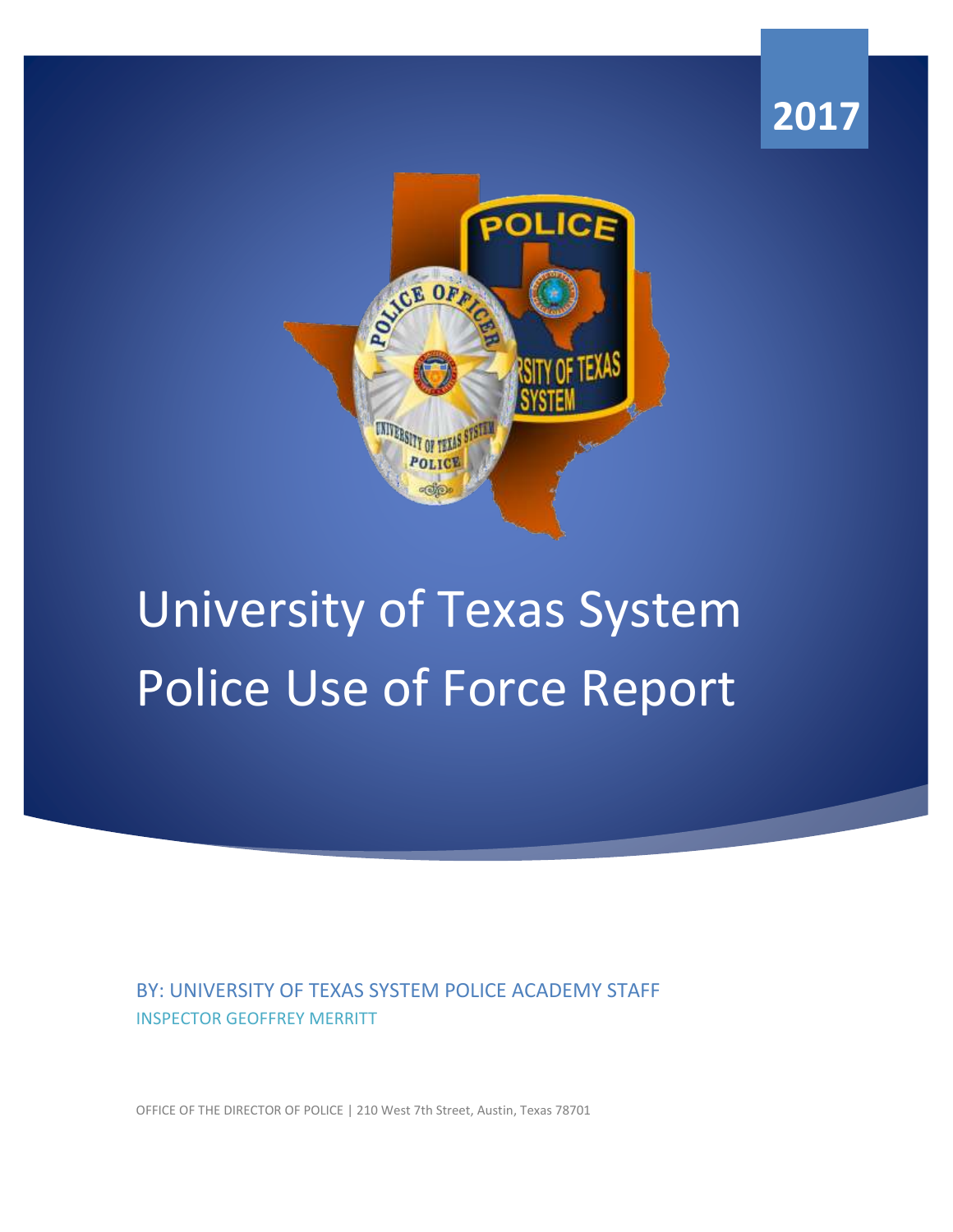#### *Summary*

During the period of January 1, 2017 to December 31, 2017, UT System Police Officers encountered 111 situations that required the use of force above the level of command presence, verbal commands and low level handcuffing techniques. This represents a 42% increase from the 2016 Use of Force Reports.

 report of 91 subjects. An average of 1.86 officers were involved in uses of force against an average of 1.17 subjects. The largest number of officers involved in one event was six, and the largest number of subjects involved was four. The average age of officers involved in uses of force events was 36.39 (versus 36.67 for 2016). The youngest officer was 21 years of age and the oldest was 58 years old. The average age of the activated a panic button in response to the patient physically assaulting them. Officers used passive control measures to assist emergency room staff). Five juveniles (one 8-year-old, one 10-year-old and three 16 year male patient was kicking emergency staff and attempted to escape out of the emergency room. Officers used passive control measures to assist emergency room staff. The 10-year-old male patient was assaulting staff and center who had escaped and officers used soft control measures to assist the emergency room staff. The third The 111 situations involved the uses of force against 130 individual subjects, a 43% increase from the 2016 subjects was 29.93 (versus 33.29 in 2016) with 78 years old as the oldest (In this incident, emergency staff olds) were subjects of uses of force in disturbances in emergency rooms at medical institutions (The 8-year-old throwing items around the emergency room. Officers used soft control measures to assist emergency room staff. The first 16-year-old male patient was attempting to escape emergency room staff and officers used soft control measures to assist emergency room staff. The second 16-year-old male was a patient of a psychiatric 16-year-old was a passenger in a vehicle that was involved in a disturbance involving a firearm. Officers stopped the vehicle and conducted a high-risk stop). Sixteen percent of uses of force situations involved an Emergency Detention of the subject(s) (18 total in 2017) which is three more than the 2016 report.

|                                | 2017 | 2016 | 2015 | 2014 | 2013 |
|--------------------------------|------|------|------|------|------|
| Use of Force – Incidents       | 111  | 78   | 93   | 109  | 63   |
| <b>Taser Use or Exhibition</b> | 7    | 12   | 11   | 8    |      |
| Pepper Spray Use of Exhibition | 0    |      | 3    |      |      |
| <b>Baton Use or Exhibition</b> | 0    |      |      | 1    |      |
| <b>Empty Hand Tactics</b>      | 67   | 48   | 47   | 78   | 54   |
| <b>Exhibit Firearm</b>         | 26   | 17   | 26   | 20   | 6    |
| Use of Firearm                 | 0    |      |      |      |      |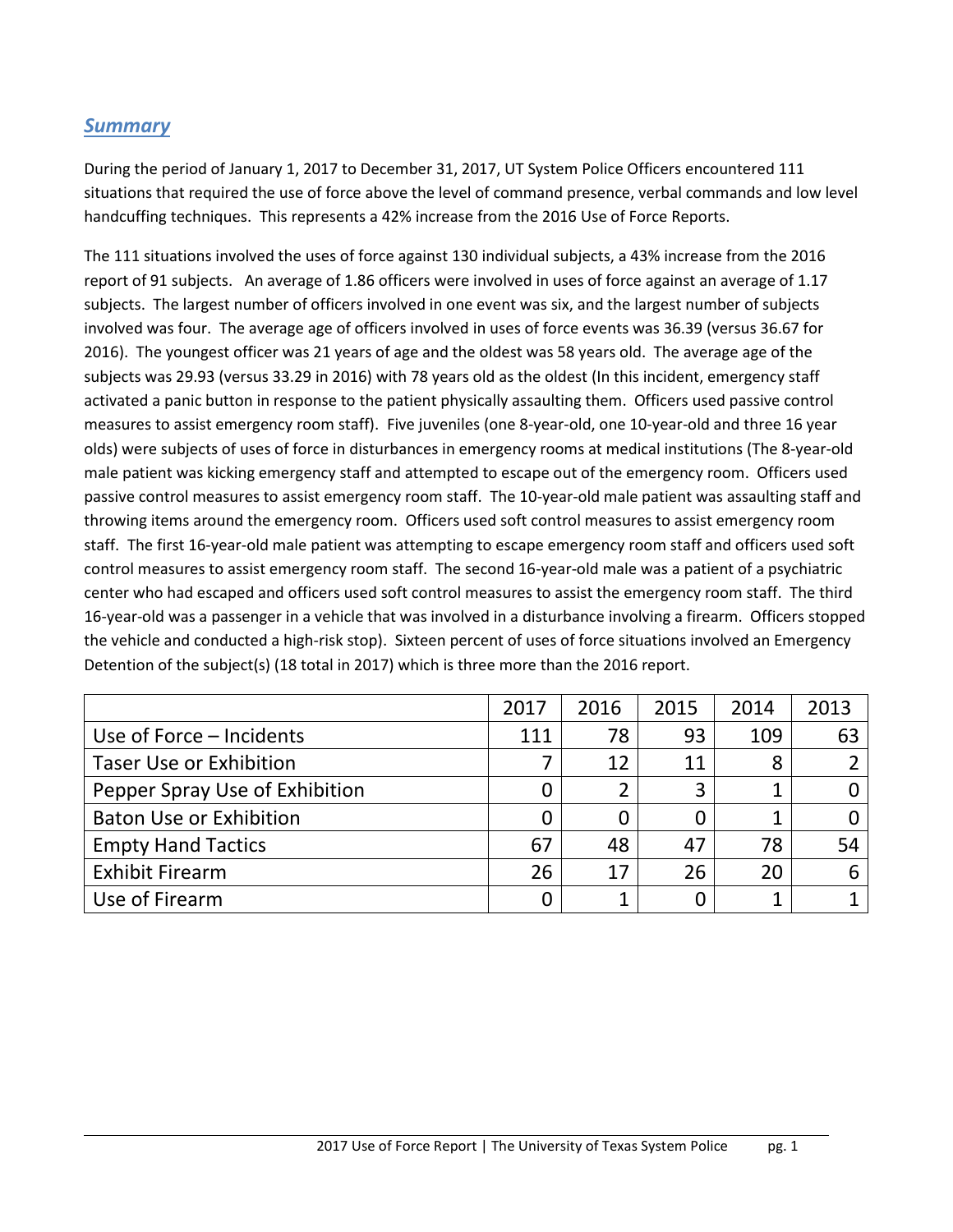#### *Institution*

 room staff. UT San Antonio had seventeen use of force incidents and UT Southwestern had fifteen use of force five. Of the 111 uses of force reports, 37% (41 incidents) occurred at medical facilities where officers used low Demographically by campus, 35% of all uses of force occurred at UT Medical Branch - Galveston with 39 incidents. Sixty-four percent of the incidents at UTMB were officers using control measures to assist emergency incidents. UT Houston had ten use of force events, UT Austin had five and UT Heath Science Center - Tyler had level control measures to assist medical staff.



#### *Date & Time*

The majority of uses of force by University of Texas System Police (UTSP) officers in 2017 occurred in May (total of 16) compared to November (total of 14) in 2016. January had the next most occurrences of uses of force with 14. The months of March, April and October had ten each of occurrences of uses of force.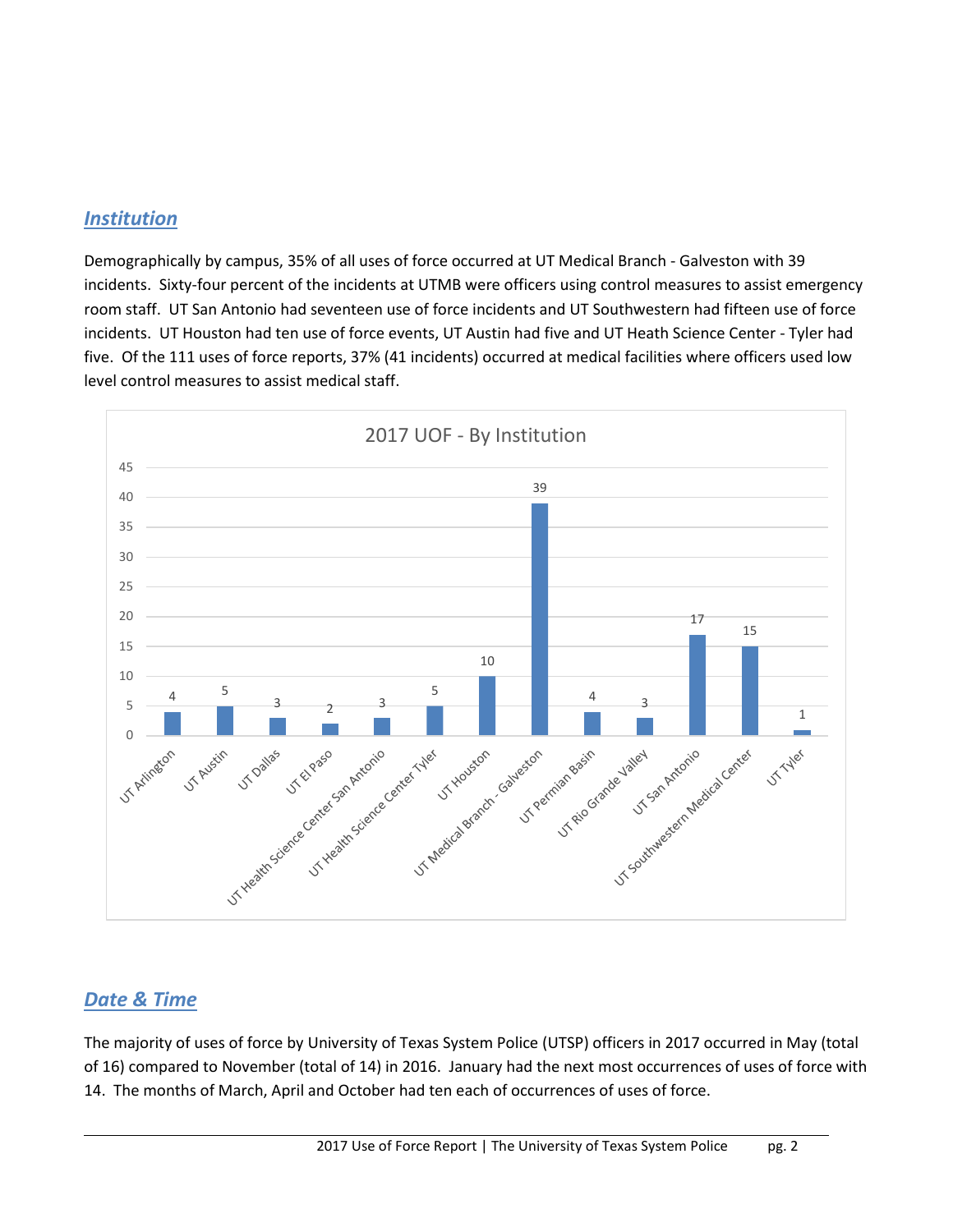the 2016 (38% in 2017 versus 35% in 2016). The 3pm to 11pm shift saw 32% of the uses of force (compared to The majority of uses of force occurred between the hours of 11pm to 7am at 38%, which is a 3% increase from



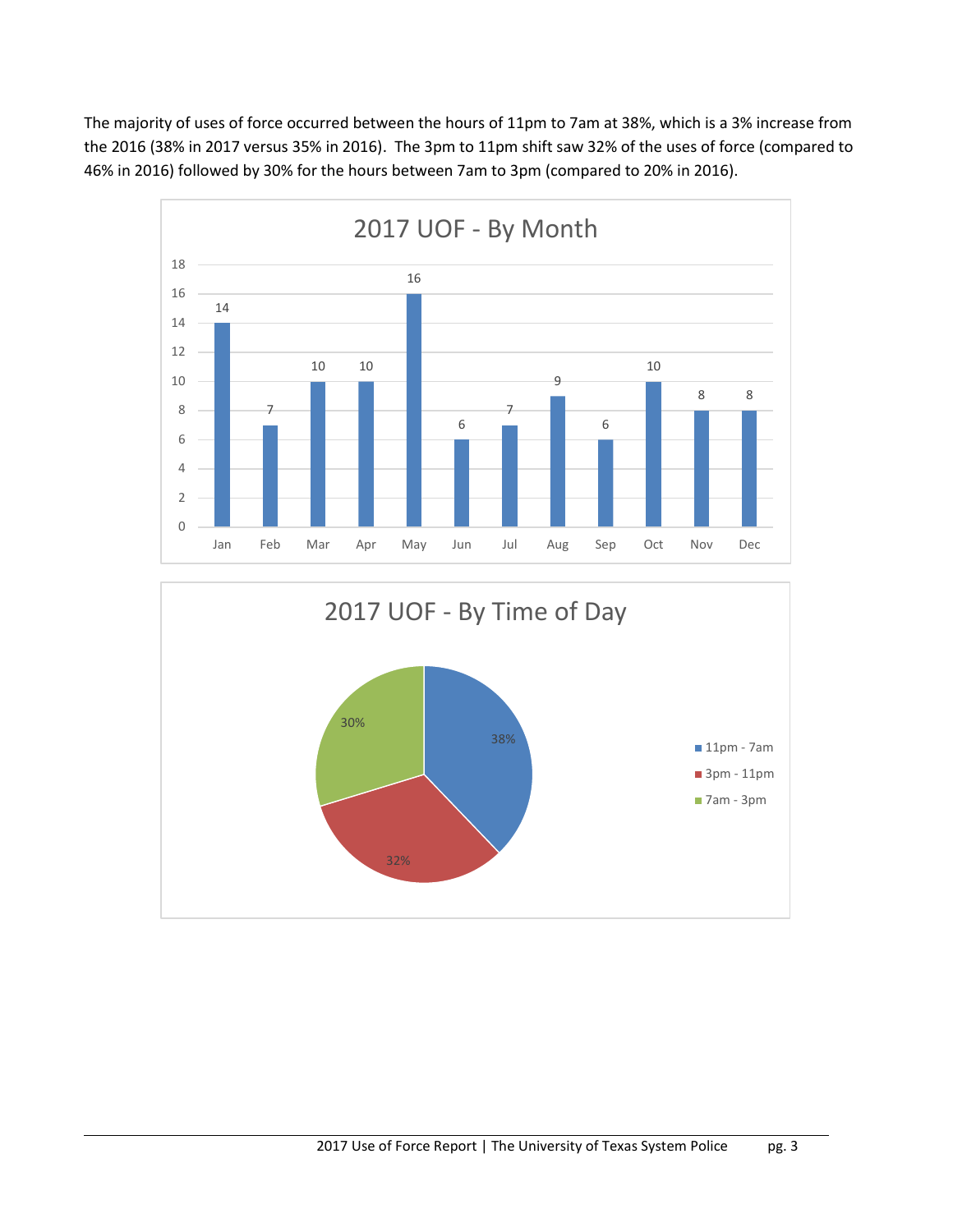

The reason for the contact that brought the officer and the suspects together varied. In 53% of the reports, the incident was classified as a "Dispatched Call" in which the officer was assigned a call via the radio or telephone. Twenty-four percent of officer/subject contacts occurred when the officer directly saw the event unfold, which is classified as "On-view

Offense/Incident" (27 total in 2017, compared to 14 in 2016). Events classified as "Traffic Stop" accounted for 14% or fifteen incidents of all uses of force (compared to a percentage of 21% in 2016). "Other" (various different events) made up 9% of reported uses of force.

 the disturbances (39 out of When classifying the nature of the situation in which uses of force occurred, there were several factors involved. "Disturbance" and "Public Intoxication" accounted for 45% and 12% respectively concerning the nature of the situation (50 and 13). Seventy-eight percent of 50) involved direct police assistance to medical personnel in an effort to restrain an out of control, combative or assaultive



patient occurring in an emergency room setting at the medical campuses. Other incident conditions where officers used force included suspicious persons, theft in progress and traffic stops. These three categories combined accounted for 20% of all uses of force in 2017. Five percent of uses of force events were classified as assist outside law enforcement agency where UT System Police officers assisted another law enforcement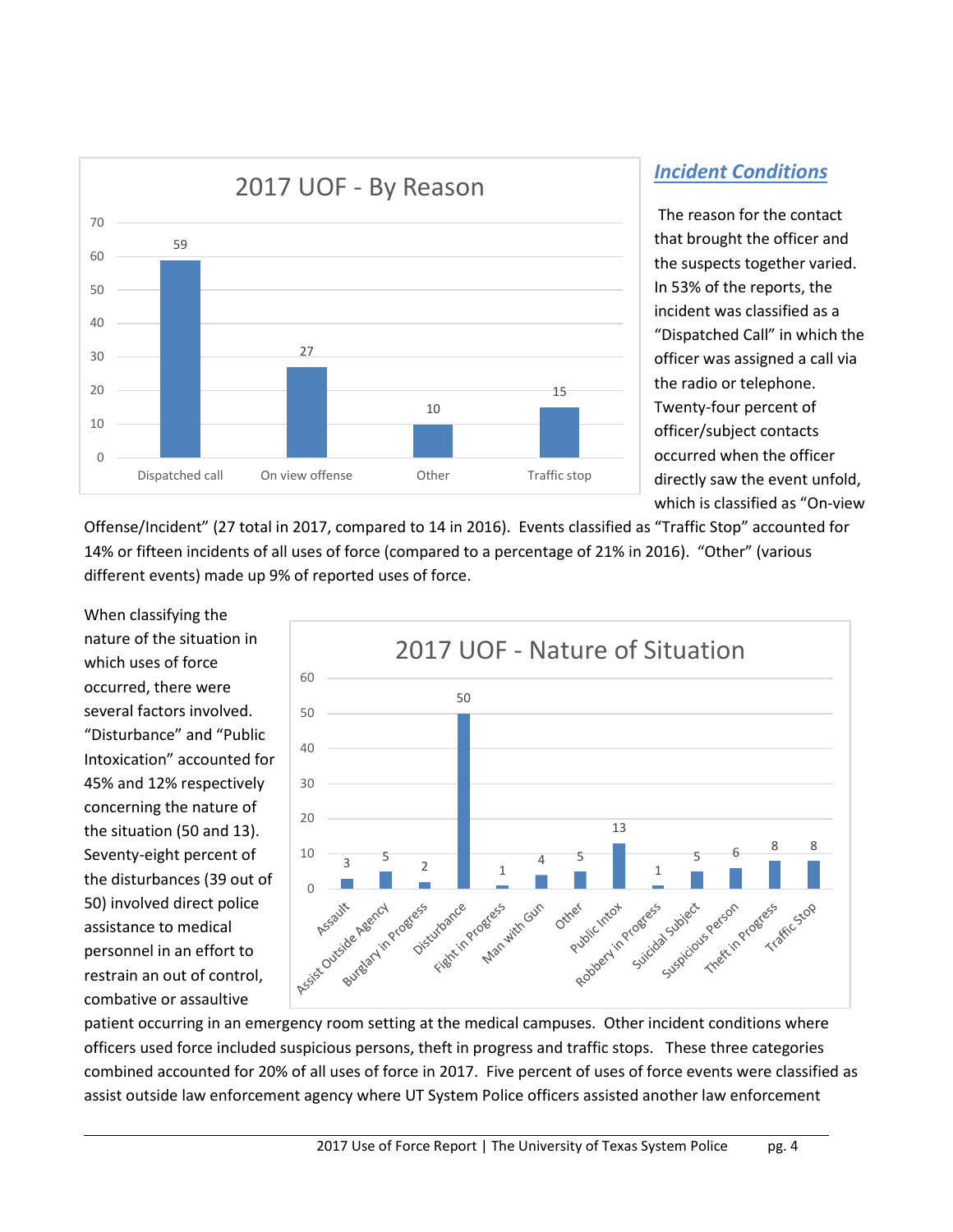agency with a situation that required a use of force. Five percent of situations officers were faced with a suicidal documented a suspect armed with a syringe threatening the officer(s) involved. In another incident, an officer stabbing/homicide suspect during an active stabbing event with multiple victims. subject. In two incidents, suspects were armed with a knife. In one incident, officers responded to a report of a subject with a firearm. In two other incidents weapons were reported to be involved. One incident was spit on by the offender. At UT Austin, an officer displayed a Taser to gain compliance from a



#### *Subject Demographics*

In 2017, 77% of all subjects involved in uses of force situations by UTSP officers were male. This is a 2% decrease from 2016. Female subjects accounted for 23% of events which is an increase of 3% over last year. When classifying subjects by ethnicity, 43% of subjects were black, 34% were white, and 19% were Hispanic.



 2016. Another 4% were under of the subjects were under the influence of alcohol when they encountered UTSP officers in 2017, an increase of 3% from the influence of drugs/controlled substances. This means that nearly 18% of the force incidents involved subjects who were under the influence of drugs, alcohol or both. This is similar to the 2016 report where 19% of incidents subjects were under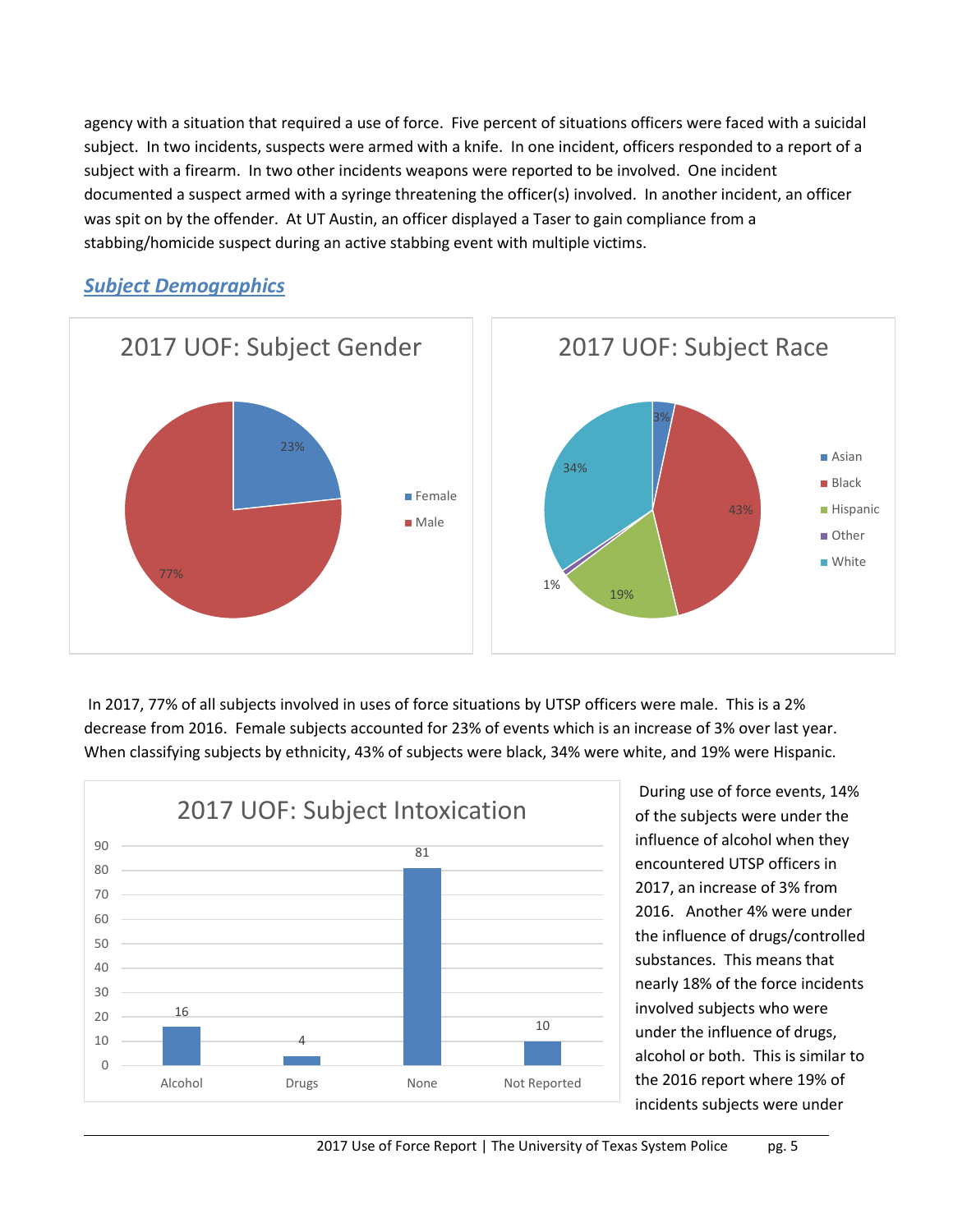drugs or alcohol. In 9% of the reports the use of drugs/alcohol was not indicated or documented. the influence of drugs, alcohol or both. In 73% of force incidents, the subject(s) were not under the influence of

 were classified as students. Seven percent When analyzing affiliation of subjects in use of force situations, 51% were classified as "Non-Affiliated" with the institution, a decrease of 20% over last year. Thirty-two percent of subjects were patients who were assaultive, combative or threatening physical violence to emergency room staff that occurred at the medical campuses. Only 4% of the reports did not indicate the affiliation of the subject on the report and were labeled as "Unknown".

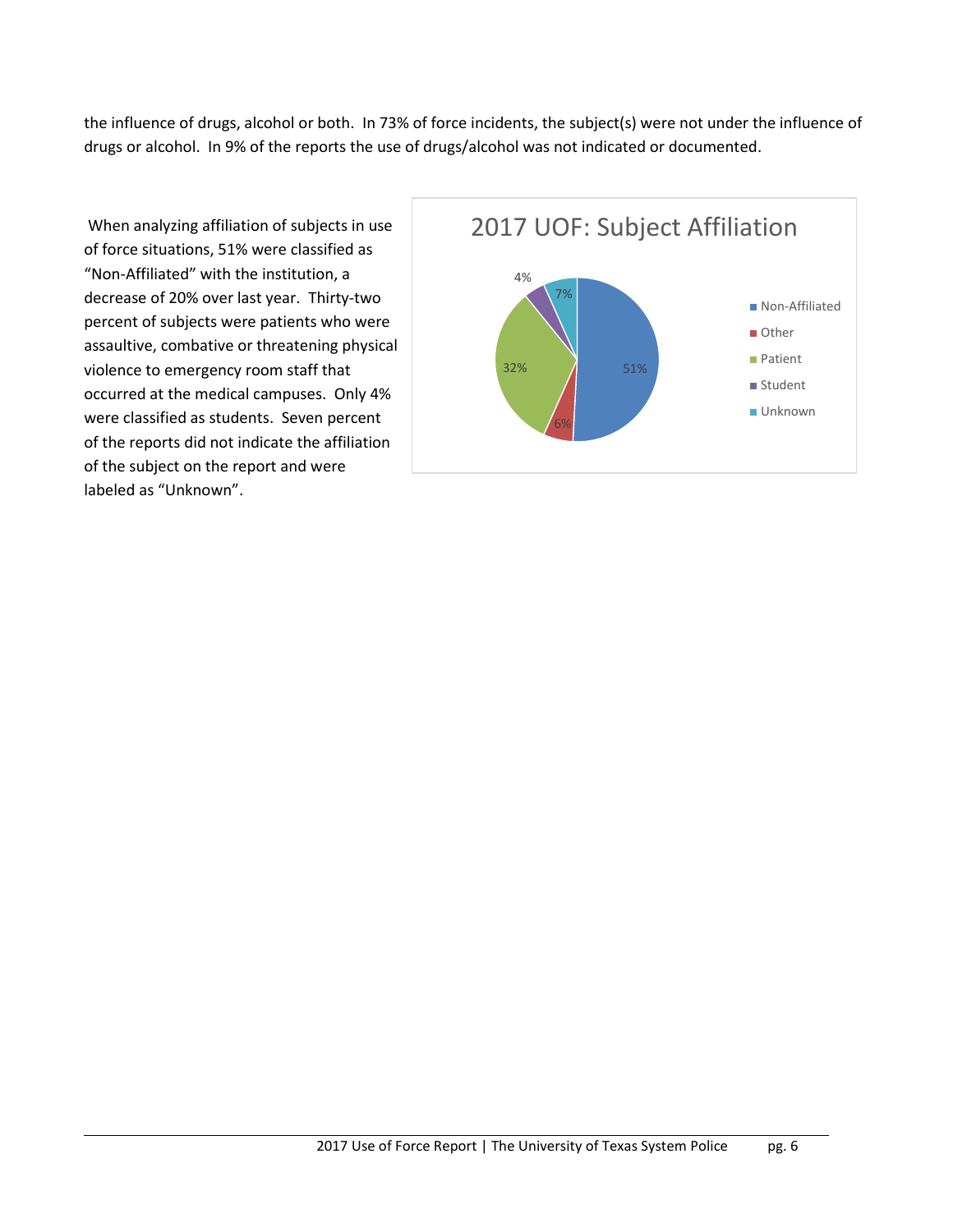# *Subject Actions/Behaviors*



resistance or both. A total of 231 separate actions or behaviors exhibited by the 130 subjects were documented in 2017. This is a 34% increase in the number of subject actions and a 43% increase in the number of subjects from 2016. Most of the actions took place in combinations where the subject exhibited two or more actions/behaviors together. Fifty-four percent of the time, subjects exhibited resistance to the officer either through verbal resistance, passive Examples of passive resistance include dropping to the ground or using body

 towards the officer(s). Examples of these actions include pulling away, pushing away or hitting, kicking and biting the officer. No subjects attempted to disarm a UTSP officer in 2017. There were nine high-risk/felony There were two family violence situations were force was used against officers. Five uses of force incidents occurred when warrants for blood draws were served for the investigation of Driving While Intoxicated. weight to counter the officer's actions. In 17% of the incidents, empty hand resistance was used by the subject stops conducted by UTSP officer where a firearm was displayed due to the potential danger of the incident. occurred when warrants for blood draws were served for the investigation of Driving While Intoxicated.<br>
2017 Use of Force Report | The University of Texas System Police pg. 7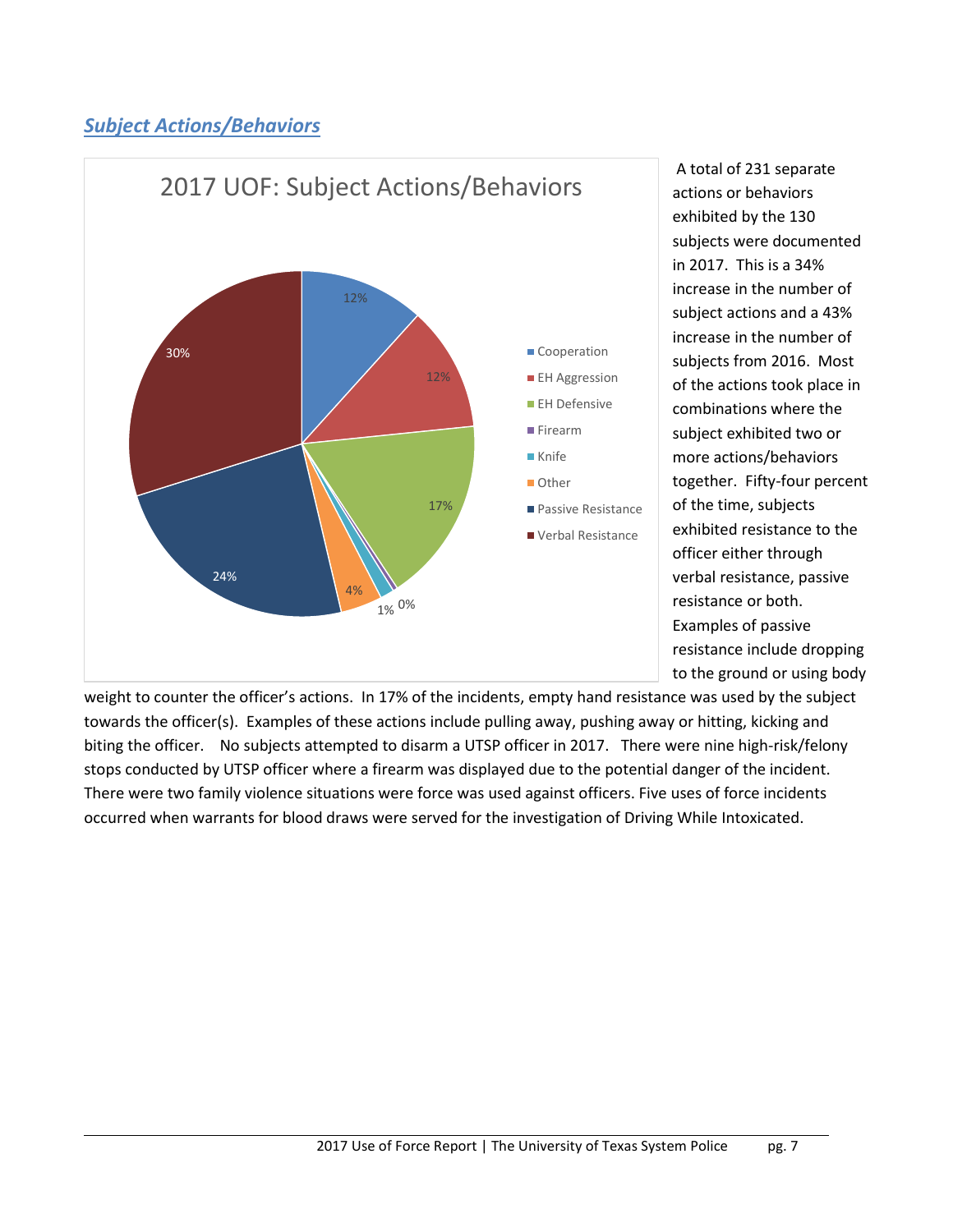# *Subject Injuries*



with an officer despite a 42% increase in use of force encounters or incidents In 8% (9 total) of the use of force reports, an injury was complained of by the subject(s); however, no injury was observed by the officers involved. In 2017, there were eleven actual injuries sustained by the subject during the use of force event (10% of all events). This is a two percent reduction in subjects injured during their encounter

indicated in the report. There was no treatment required for subject(s) in 42% of use of force events (versus 46% in 2017). 15% of subjects required hospitalization, all due to an involuntary mental health commitment ( i.e. POED or Peace Officer Emergency Detention). Thirteen percent of subjects (14) were treated and released at the scene. It should be noted that in 30% of the use of force reports submitted (33) the disposition of the subject was not indicated in the report.<br>
2017 Use of Force Report | The University of Texas System Police pg. 8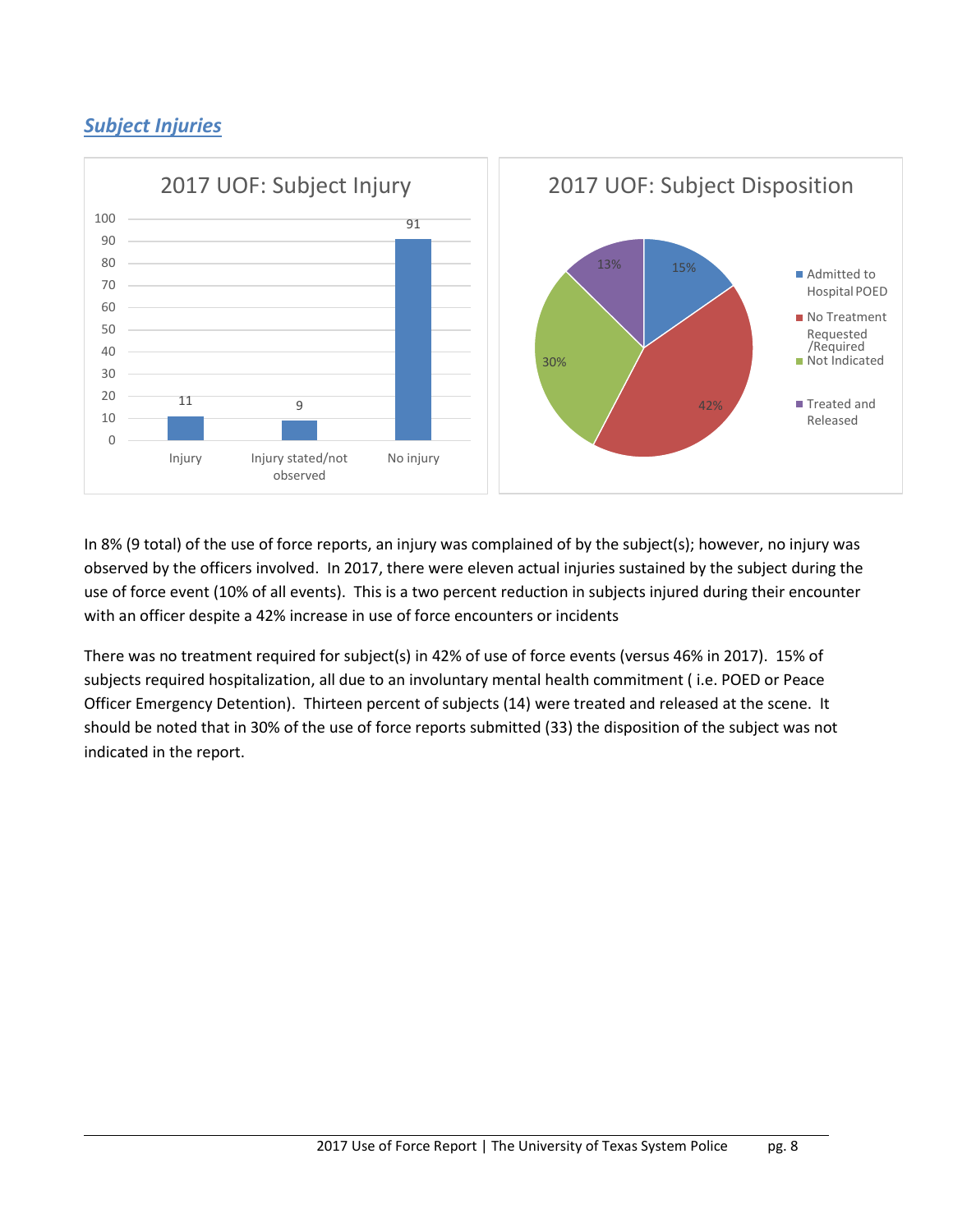# *Officer Actions/Responses*

A total of 271 separate actions/responses exhibited by the 207 involved officers were documented in 2017. officer utilized two or more actions together. That is an increase of 23% in officer actions/responses from 2016 and an increase of 19% of total number of officers involved from 2016 (174 officers). A majority of the actions took place in combinations where the



 hands behind their back, to stop resisting, etc. Passive techniques (use of bare hands to guide or hold) were *Ineffective Responses:* One hundred-sixty of the force option responses selected by officers proved ineffective in gaining compliance from the subject(s), which is a 18% increase from 2016. Ineffective Verbal Commands accounted for a majority of these. Examples of this include officers ordering the subject to comply, to put their ineffective in 86% of reports. Empty hand techniques (such as arm bars, pressure points & takedowns or striking techniques such as brachial stun or other strikes to key motor points) were ineffective in 17% of events. There were no deployments of an impact weapon or OC Spray in 2017.

 *Effective Responses:* UTSP officers took 111 separate actions that resulted in effective force responses within subject(s), which is similar to 2016 with 24%. These mainly occurred during potentially dangerous events such the Use of Force Report situations. An Empty Hand technique was the most common use of force and was effective in 60% of events. These techniques include arm bars, pressure points and takedowns or striking techniques such as the brachial stun or other strikes to key motor points to restrain an individual. Twenty-four percent of the time an exhibition of a firearm by the officer(s) proved effective in gaining compliance from the as a high risk traffic stop. There were no deployments of an impact weapon or OC Spray in 2017. There were 7 events where the display of an Electronic Control Device (Taser) or the actual use of a Taser by officers proved effective in gaining compliance from the subject(s).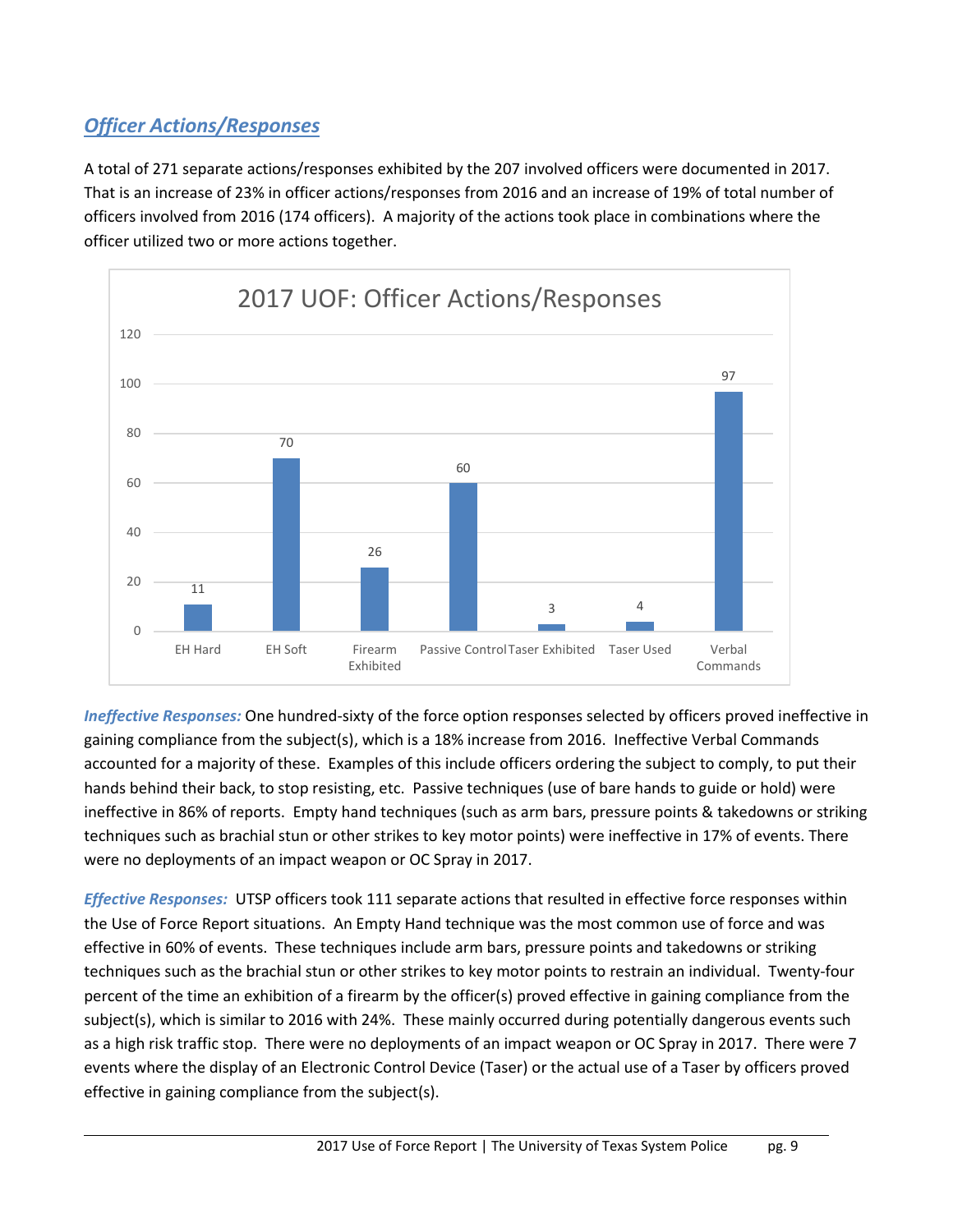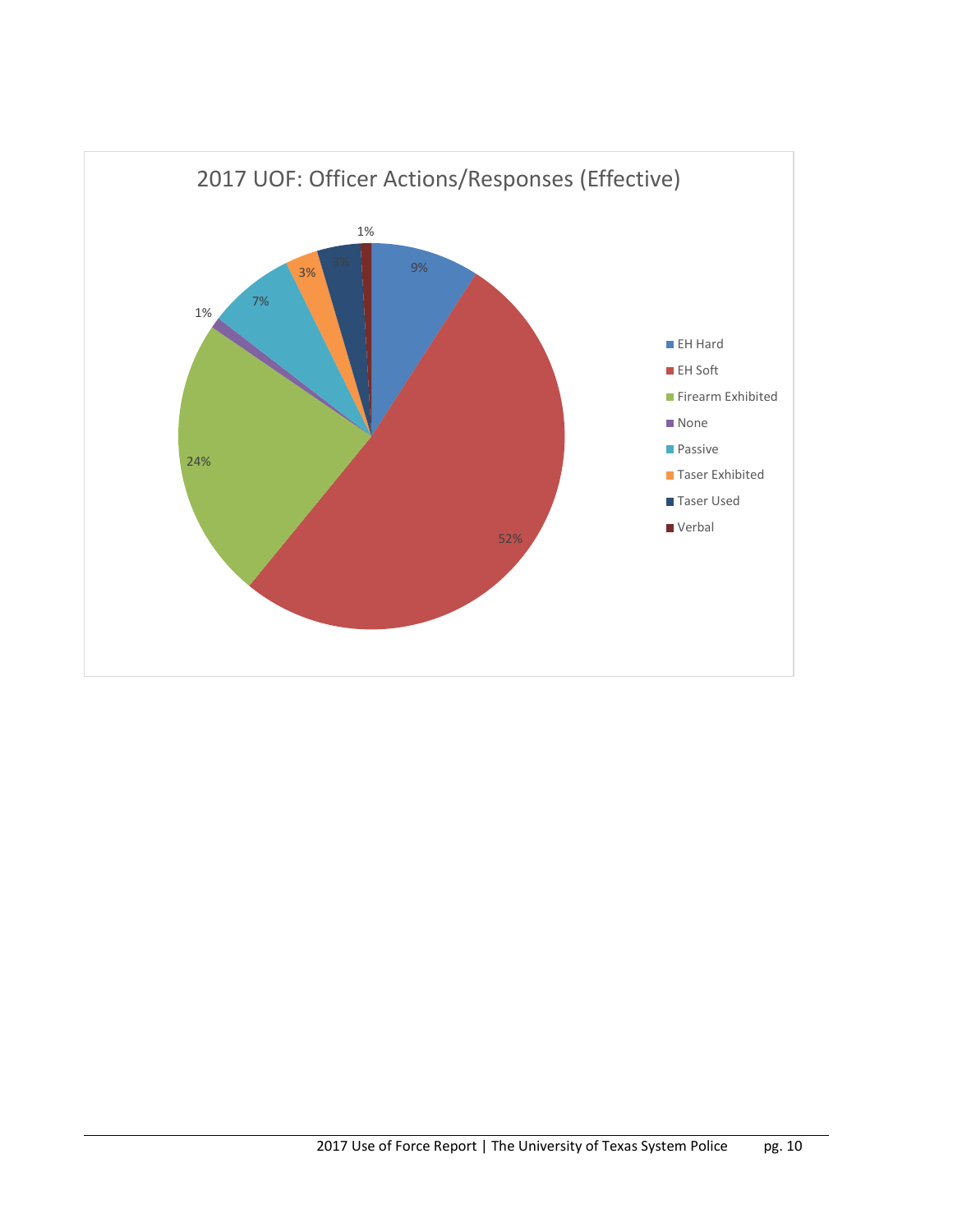# *Officer Involvement; Duty Status*

 duty at the time of the use of force events. In three incidents (3% of total), UTSP officers were off-duty when uses of force was used. In In 93% of the reports, UTSP Officers were on-3% of incidents (4 total) UTSP officers were working off-duty jobs. One event occurred while an officer was engaged in an overtime event on campus.



## *Officer Injuries*



In 2017, 8 officers (7%) were injured as a result of the use of force events, versus 11 in 2016. No officers were hospitalized due to their injuries as recorded in the narrative portion of the DP-54.

## *Found Reasonable by Chief*

 force incidents. One use of force was found to be out of policy due to the intervention of a non-commissioned UTSP Chiefs/Command Staff found that the uses of force by the officer(s) was reasonable in all but two uses of Public Safety Officer. That PSO was counseled for his actions. In another case, an officer thought he had a possible stolen vehicle; however, the officer did not verify the status before the stop and conducted a high-risk